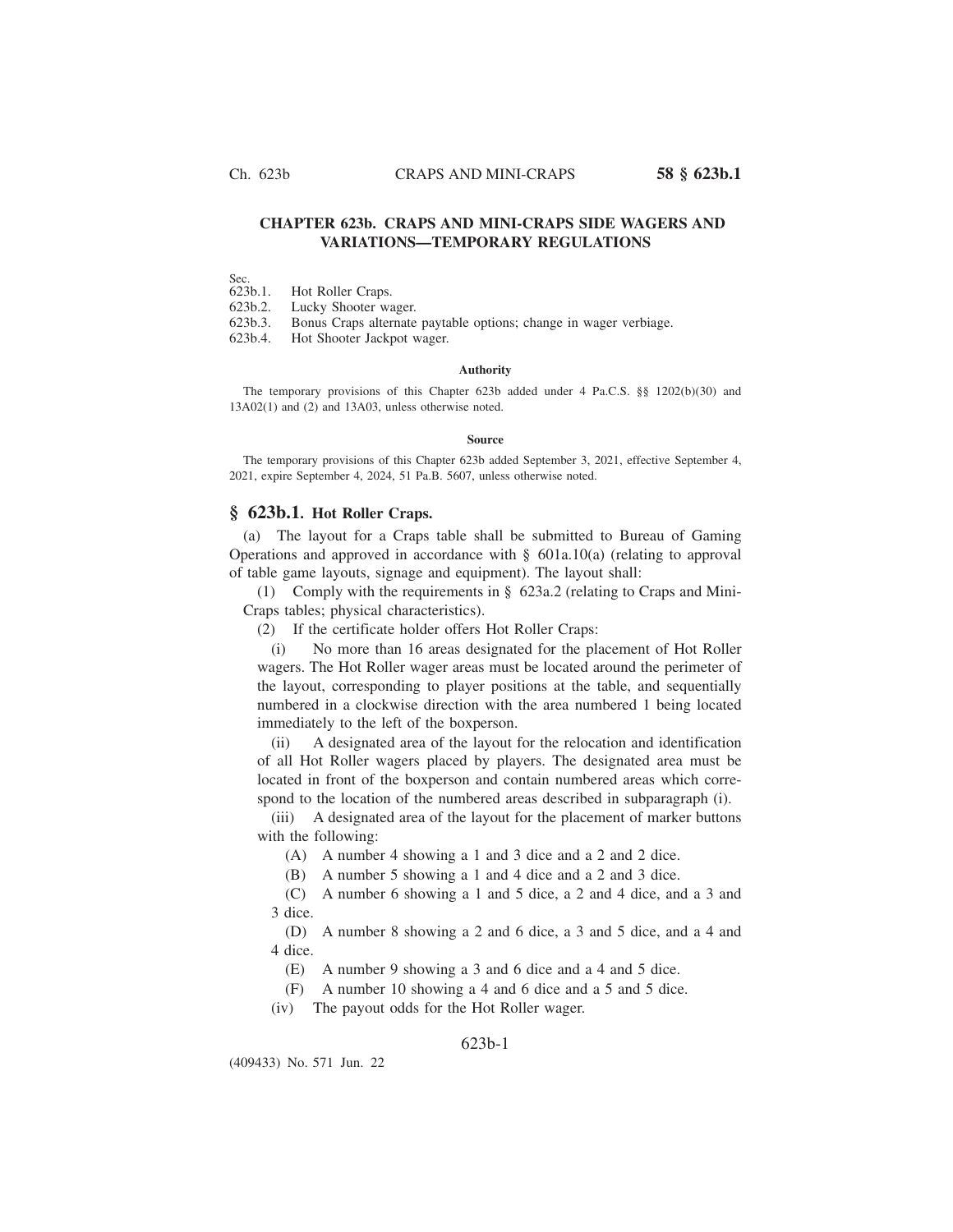(b) A Hot Roller wager may be made only prior to the come out roll and may not be reduced, increased or removed until resolved in accordance with subsection (g). A Hot Roller wager shall be made by placing value chips or plaques on the appropriate area of the layout. Verbal Hot Roller wagers may not be accepted. The Hot Roller wager shall have no bearing on any other wagers made by a player.

(c) After placing a Hot Roller wager, the dealer shall place each player's wager in the corresponding designated area in front of the boxperson where the wagers shall remain until they are either collected or paid.

(d) With each throw of the dice, the dealer shall place a marker button in the area of the table layout containing the corresponding depiction of the dice which were just thrown. For example, if a shooter throws a 1 and 3, the dealer shall place the marker button in the box on the table layout that contains a 1 and 3 dice located below the number 4.

(e) Marker buttons shall be maintained by the boxperson or dealers at the Craps table and must be visually distinguishable from and have a diameter different than any authorized value chip utilized in the licensed facility.

(f) Once all dice combinations for a specific number on the layout are thrown, the dealer shall place a marker button on the corresponding number combination. For example, if a shooter throws a 1 and 3 then throws a 2 and 2, the dealer shall place a marker button on the number 4.

(g) All Hot Roller wagers shall be settled when a shooter throws a 7. A Hot Roller wager shall win if at least two different number combinations are thrown by the shooter before a 7 is thrown and shall lose if the shooter throws a 7 on the come out roll or if fewer than two different number combinations are thrown by the shooter before a 7 is thrown. For example, if a shooter throws the two ways to make a 4 (marker buttons have been placed on the 1 and 3 and the 2 and 2), the two ways to make a 5 (marker buttons have been placed on the 2 and 3 and the 4 and 1) and both ways to make a 9 (marker buttons have been placed on the 2 and 6 and the 4 and 5) and then throws a 7, all players who placed a Hot Roller wager shall be paid out for an Any 3 Number Combination.

(h) Winning Hot Roller wagers shall be paid at the payout odds contained in one of the following paytables selected by the certificate holder in its Rules Submission filed in accordance with § 601a.2 (relating to table games Rules Submissions):

| <i><u>Outcome</u></i>     | Paytable A | Paytable B |
|---------------------------|------------|------------|
| All 6 Number Combinations | $200$ to 1 | $300$ to 1 |
| Any 5 Number Combinations | $50$ to 1  | $50$ to 1  |
| Any 4 Number Combinations | $20$ to 1  | $20$ to 1  |
| Any 3 Number Combinations | 10 to 1    | 10 to 1    |
| Any 2 Number Combinations | $5$ to 1   | $5$ to 1   |

### 623b-2

(409434) No. 571 Jun. 22

*2022 Commonwealth of Pennsylvania*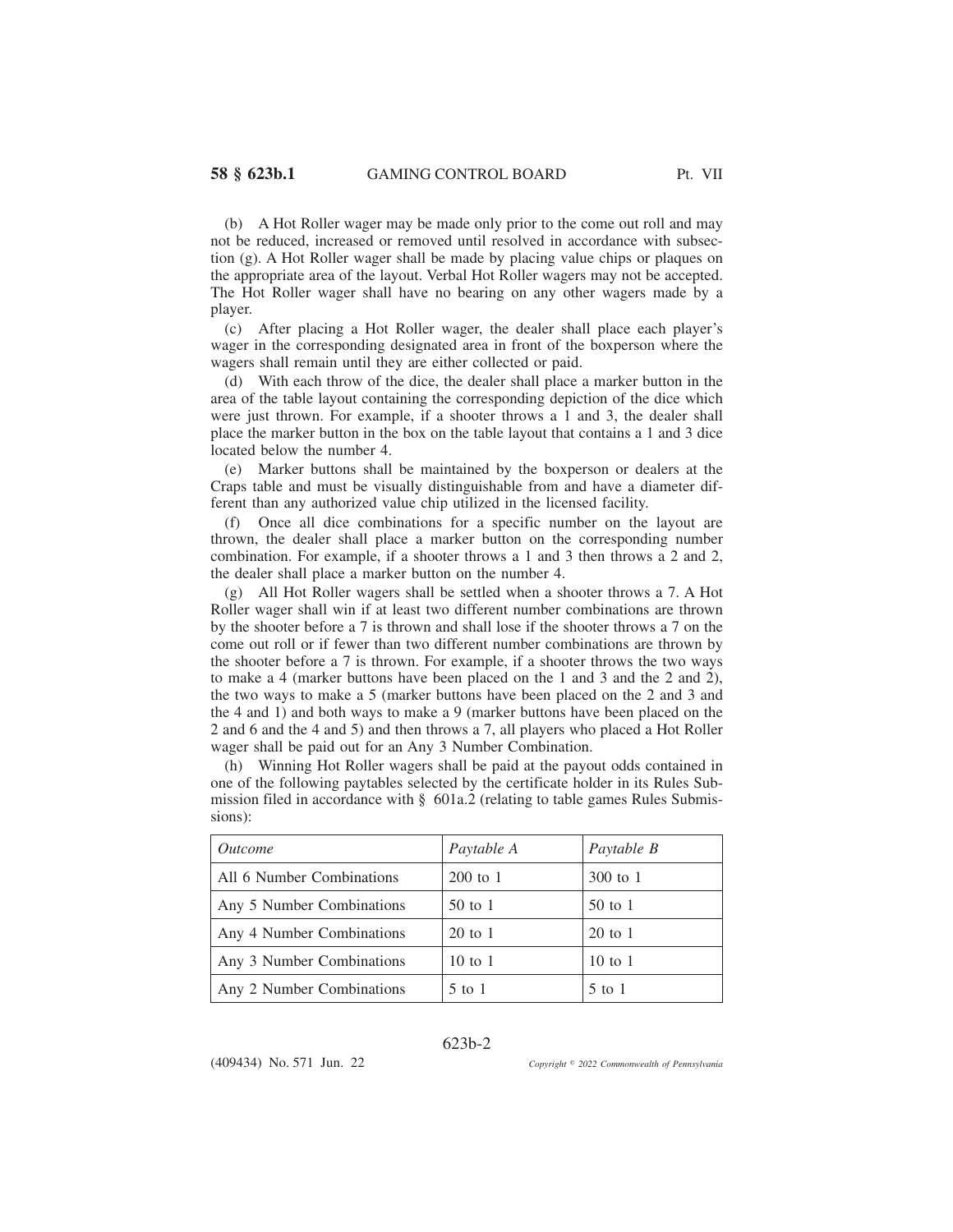#### **§ 623b.2. Lucky Shooter wager.**

(a) If the certificate holder offers Craps on a fully automated electronic gaming table, the certificate holder may offer players the option to place a Lucky Shooter wager.

(b) The layout for a Craps table shall be submitted to the Bureau of Gaming Operations for approval in accordance with  $\S$  601a.10(a) (relating to approval of table game layouts, signage and equipment) and if the certificate holder offers the Lucky Shooter wager, in addition to the requirements in § 623a.2 (relating to Craps and Mini-Craps tables; physical characteristics) the electronic layout shall contain a separate area designated for the electronic placement of the Lucky Shooter wager for each player.

(c) A player may place a Lucky Shooter wager by electronically placing a value chip on the designated area of the table layout prior to the shooter throwing the dice on the come out roll to establish a point.

(d) If on the come out roll the shooter throws:

(1) A 2, 3 or 12, the Lucky Shooter wager shall be lost and collected.

(2) A 7 or 11, the Lucky Shooter wager shall be paid out for the 7 or 11 as provided in subsection (e) and remain working for the next come out roll.

(3) A 4, 5, 6, 8, 9 or 10, the point shall be established for purposes of the Lucky Shooter wager. If the player rolls at least two or three of the other 5 numbers, depending on the payout table selected by the certificate holder, in any order during the next 5 rolls, the player's winning Lucky Shooter wagers shall be paid in accordance with subsection (e). If any number other than one of the remaining, not already rolled numbers is rolled, the Lucky Shooter wager shall then be settled. For example:

(i) If a 9 is rolled, then a 10, 4, 6 and another 10, the player shall be paid out for 3 of the other 5 points as provided in subsection (e).

(ii) If a 9 is rolled, then a 10, 4, 6, 8, 5 then another 9 on the sixth roll, the player shall be paid out for rolling 5 of the 5 points and the established point as provided in subsection (e).

(iii) If a 6 is rolled, then a 9 then another 6, the losing Lucky Shooter wager shall be collected.

(e) The certificate holder shall pay out winning Lucky Shooter wagers at the odds in one of the following payout tables selected by the certificate holder in its Rules Submission form filed in accordance with § 601a.2 (relating to table games Rules Submissions):

| Hand                                         |                            |             |                        | $\vert$ Paytable A $\vert$ Paytable B $\vert$ Paytable C $\vert$ Paytable D $\vert$ |
|----------------------------------------------|----------------------------|-------------|------------------------|-------------------------------------------------------------------------------------|
| 5 of 5 other points and<br>established point | 1000 for $1$   500 for $1$ |             | 1000 for 1   500 for 1 |                                                                                     |
| 5 of 5 other points                          | $150$ for 1                | $100$ for 1 | $150$ for 1            | $\vert$ 100 for 1                                                                   |

### 623b-3

(409435) No. 571 Jun. 22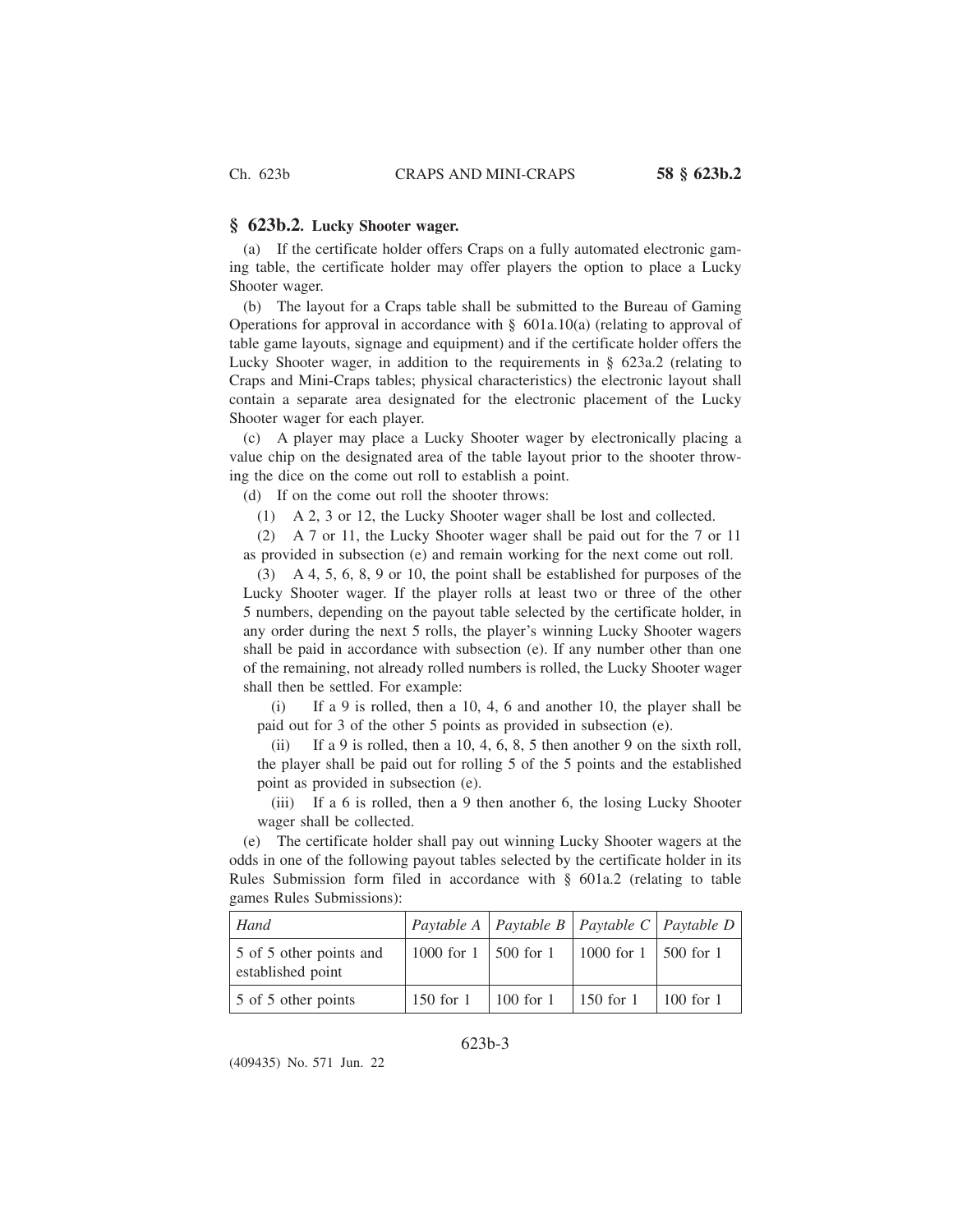| Hand                |              | Paytable A   Paytable B   Paytable C   Paytable D |             |              |
|---------------------|--------------|---------------------------------------------------|-------------|--------------|
| 4 of 5 other points | $15$ for $1$ | $10$ for $1$                                      | 20 for 1    | $10$ for $1$ |
| 3 of 5 other points | $5$ for $1$  | $4$ for $1$                                       | $5$ for $1$ | $5$ for $1$  |
| 2 of 5 other points | N/A          | $2$ for $1$                                       | N/A         | $2$ for $1$  |
| 1st roll of 7 or 11 | $1$ for $1$  | $1$ for $1$                                       | 1 for 1     | $1$ for $1$  |

# **§ 623b.3. Bonus Craps alternate paytable option; change in wager verbiage.**

(a) If the certificate holder offers Craps as described in Chapter 623a (relating to Craps and Mini-Craps), specifically the Bonus Craps side wager as described in §  $623a.3(a)(43)$  (relating to wagers), the certificate holder may, if specified in its Rules Submission under § 601a.2 (relating to table games Rules Submissions), offer players an alternate paytable to the paytable outlined in § 623a.5(h) (relating to payout odds), and shall change the verbiage of one of the Bonus Craps wagers.

(b) The Bonus Craps wager previously named ''All or Nothing at All wager'' shall be renamed to ''Make 'em All wager,'' and the certificate holder shall update its layout and submit it to the Bureau of Gaming Operations for approval in accordance with  $\S$  601a.10(a) (relating to approval of table game layouts, signage and equipment), if necessary.

(c) If a Bonus Craps side wager wins, the certificate holder may use one of the two following paytables, which shall be specified in its Rules Submission under § 601a.2:

| Wager        | Paytable 1 | Paytable 2 |
|--------------|------------|------------|
| All Small    | 34 to 1    | 30 to 1    |
| All Tall     | 34 to 1    | 30 to 1    |
| Make 'em All | $175$ to 1 | 150 to 1   |

(d) Notwithstanding the provisions in this section, the remaining rules and procedures for Bonus Craps as described in § 623a.12 (relating to additional procedures and rules for Bonus Craps) shall remain in effect.

### **§ 623b.4. Hot Shooter Jackpot wager.**

(a) If the certificate holder offers Craps on a fully automated electronic gaming table or a hybrid gaming table, the certificate holder may offer players the option to place a Hot Shooter Jackpot wager.

(b) The layout for a Craps table shall be submitted to the Bureau of Gaming Operations for approval in accordance with § 601a.10(a) (relating to approval of

623b-4

*2022 Commonwealth of Pennsylvania*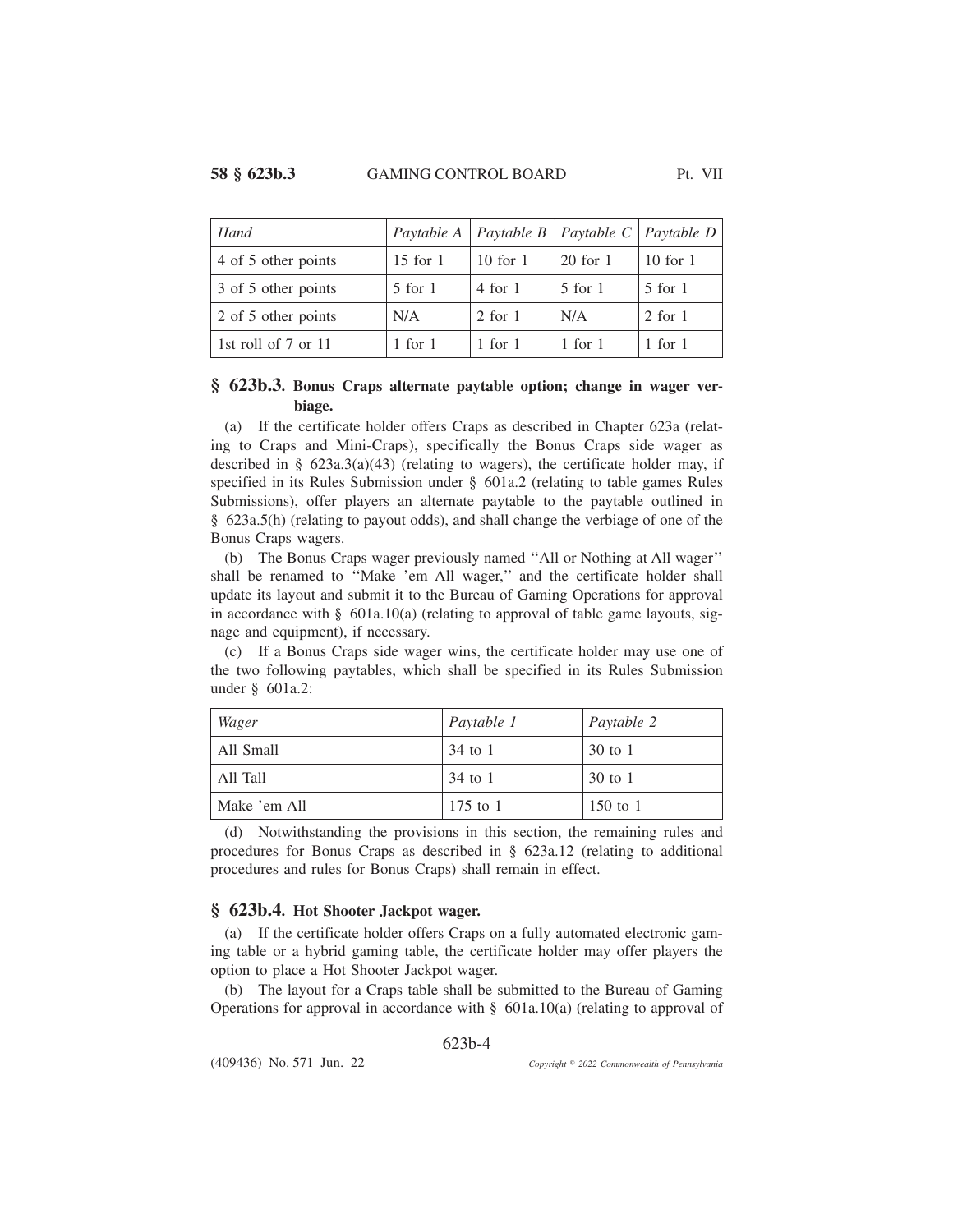table game layouts, signage and equipment) and if the certificate holder offers the Hot Shooter Jackpot wager, in addition to the requirements in § 623a.2 (relating to Craps and Mini-Craps tables; physical characteristics) the electronic or hybrid layout shall contain a separate area designated for the electronic placement of the Hot Shooter Jackpot wager for each player.

(c) A player may place a Hot Shooter Jackpot wager by electronically placing a value chip on the designated area of the table layout prior to the shooter throwing the dice on the come out roll to establish a point.

(d) If after the come out roll the shooter:

(1) Throws the dice 7 times or less before the next 7 out, the Hot Roller Jackpot wager shall lose.

(2) Throws the dice 8 times or more before the next 7 out, the Hot Roller Jackpot wager shall win and be paid in accordance with subsection (e).

(e) The certificate holder shall pay out winning Hot Shooter Jackpot wagers at the odds in the following payout tables selected by the certificate holder in its Rules Submission form filed in accordance with § 601a.2 (relating to table games Rules Submissions):

| <i><u>Outcome</u></i> | Paytable    |
|-----------------------|-------------|
| 8 to 15 rolls         | $1$ to $1$  |
| 16 to 23 rolls        | $2$ to $1$  |
| 24 to 31 rolls        | $4$ to 1    |
| $32$ to $39$ rolls    | 6 to 1      |
| $40$ to $44$ rolls    | $11$ to $1$ |
| $45$ to $49$ rolls    | $29$ to 1   |
| 50 or more rolls      | 99 to 1     |

#### **Source**

The temporary provisions of this § 623b.4 added March 11, 2022, effective March 12, 2022, expire March 12, 2025, 52 Pa.B. 1491.